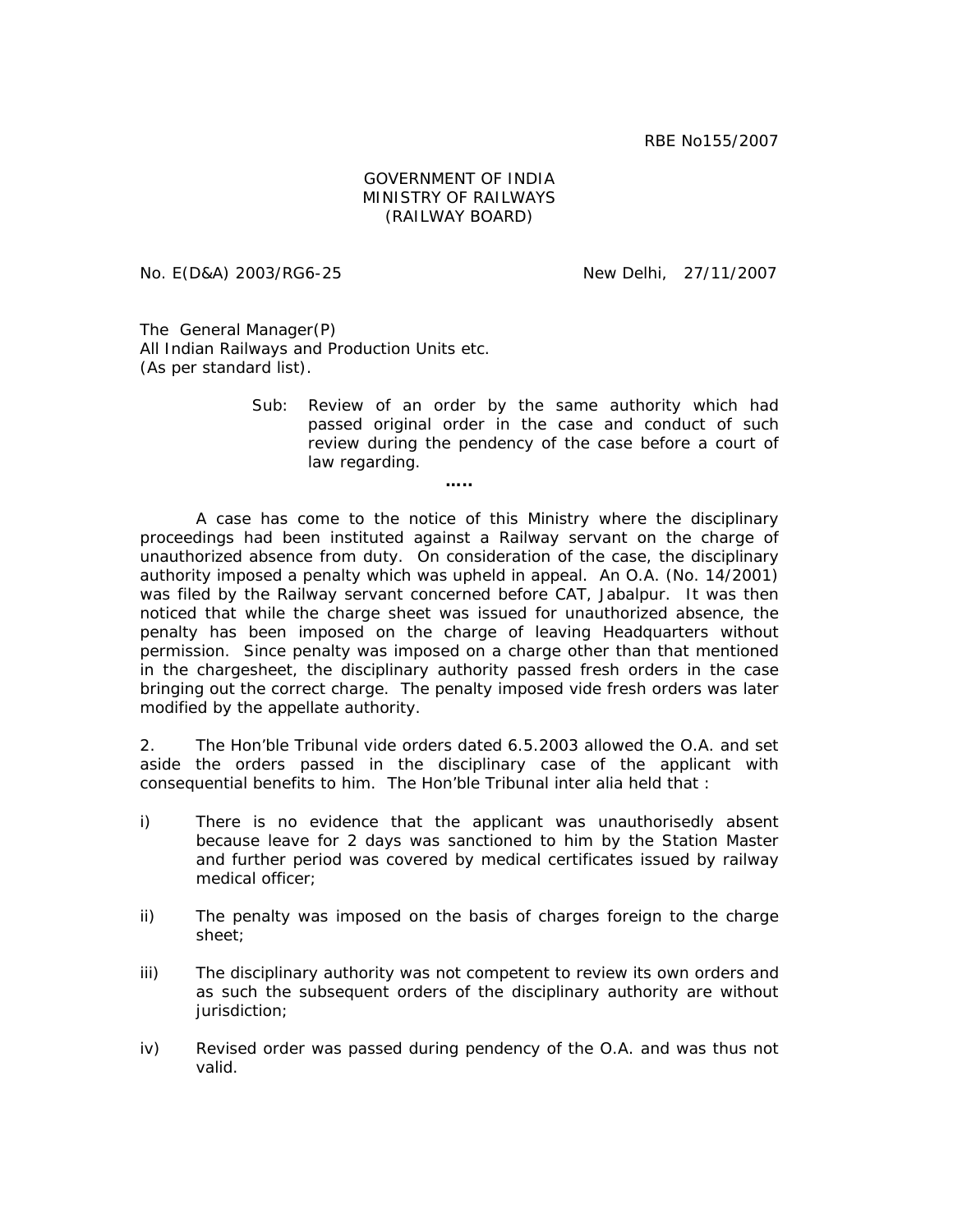3. In this case, the Railway servant concerned had been sanctioned leave for two days only but he remained absent for about 3-1/2 months without intimation. At the time of joining, he produced medical certificate from railway doctor. Still the fact remains that he had not given any intimation about his illness and thus remained unauthorisedly absent. The findings of CAT to the extent that it was a case of no evidence thus were not correct. The disciplinary authority passed a cryptic order and to compound the matter also cited in the penalty order the allegations which were different from the charges. He should have been careful and should have put the case records in proper perspective while passing orders. The appellate authority's orders in the case were also vague in nature. This apparently led the Hon'ble Tribunal to conclude that it was a case of no evidence which could have easily been avoided by passing a reasoned and speaking order. Utmost care should therefore be exercised while passing final orders in the disciplinary cases. These orders should also be selfexplained, reasoned and speaking as has already been emphasized on a number of occasions in the past. In any case, printed proforma should not be used by the Disciplinary/Appellate/Revisionary Authorities while passing final orders in the disciplinary case.

4. The observation made by CAT, Jabalpur in their orders dated 6.5.2003 in O.A. 14/2001 about passing of order when the matter is sub-judice has been considered taking into account the legal advice in the matter. It is clarified that once an order has been challenged before a court of law it should not be interfered with during the pendency of the case. The impugned order(s) has to be taken as it is and nothing can be reduced or added to it. In such situation, any proposed fresh order should be passed only with the leave of the court.

5. As regards review of orders, it is clarified that an order, if found to be containing some patent error, can be reviewed by the same authority who had passed the original order. Some of the circumstances in which the orders can be reviewed and fresh orders passed are given below:

- i) where the original order was not in conformity with the provisions of Rule 6 of RS(D&A) Rules, 1968 e.g. the penalty of withholding of increments was imposed on a Railway servant who was at the maximum of the scale and could not draw any further increments; or the penalty of withholding of promotion or reduction to a lower stage in the time scale of pay was imposed on permanent basis whereas as per rules these penalties can be imposed for a specified period only. In such cases an effective penalty may be imposed by means of a fresh order by the same authority who had originally passed those orders in the disciplinary case;
- ii) where the authority who passed the order was not competent to impose the penalty. In such case the punishing authority will withdraw its orders and refer the papers to the authority which is competent to impose the proposed penalty;
- iii) where there is a patent error in the original order e.g. the date or reference number or name/designation etc. was shown incorrectly in the order. Fresh orders may be passed by the same authority to correct these inaccuracies in the original order.